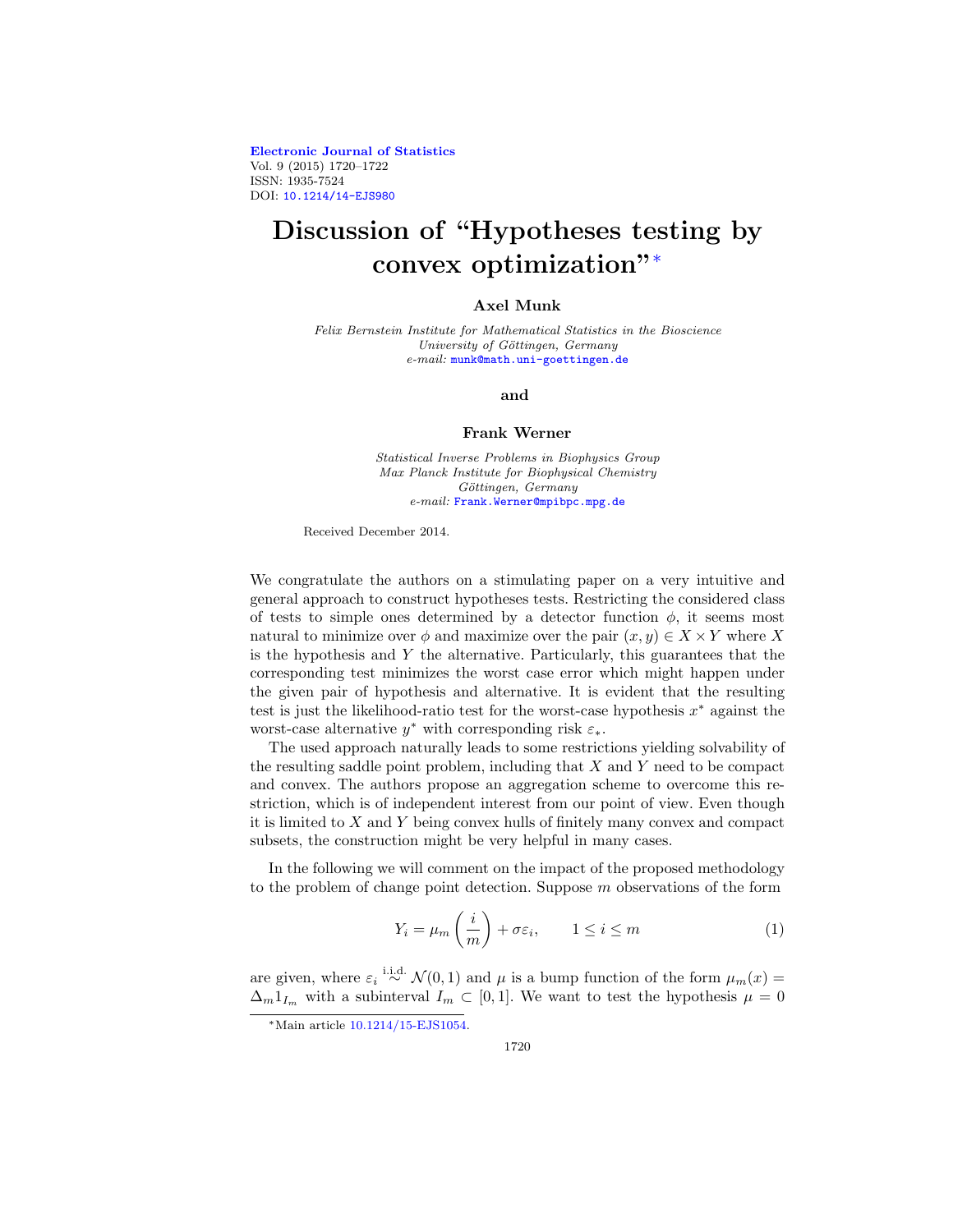Discussion 1721

against the alternative  $\mu \neq 0$  and ask for the detection boundary in terms of  $\Delta_m, |I_m|$  and  $\sigma$  as  $m \to \infty$ . This problem can be handled with Goldenshluger, Juditsky and Nemirovski's approach by the construction used in Section 4.2.3. W.l.o.g. we will assume  $n := |I_m|^{-1} \in \mathbb{N}$ , set  $\mathcal{V} = \{0\}$ ,  $e[i] = e_i$  (the *i*th unit vector in  $\mathbb{R}^n$ ) and define the matrix  $A \in \mathbb{R}^{m \times n}$  by

$$
A = \left(\begin{array}{cccc} \mathbf{1}_{m|I_m|} & 0 & 0 \\ 0 & \mathbf{1}_{m|I_m|} & & \vdots \\ 0 & \vdots & \ddots & \vdots \\ 0 & 0 & \mathbf{1}_{m|I_m|} \end{array}\right).
$$

Here  $\mathbf{1}_{m|I_m|} = (1,1,\ldots,1)^T \in \mathbb{R}^{m|I_m|}$ . Note that m is the number of observations and  $n = n(m)$  is related to the complexity of the alternative, more precisely it equals the number of possible non-overlapping positions for a bump of width  $|I_m|$  in [0, 1].

Now the  $\epsilon$ -rate profile of the test is given by  $\rho_i^G(\epsilon)$  in  $(G_{\epsilon}^{i,\chi})$ , i.e.

$$
\rho_i^G(\epsilon) = \max_{\rho, r} \left\{ \rho : \quad |r| \left\| A e[i] \right\|_2 \le \sigma \left[ \text{ErfInv}\left( \frac{\epsilon}{4n} \right) + \text{ErfInv}\left( \frac{\epsilon}{2} \right) \right], \quad r \ge \rho \right\}
$$

$$
= \frac{\sigma \left[ \text{ErfInv}\left( \frac{\epsilon}{4n} \right) + \text{ErfInv}\left( \frac{\epsilon}{2} \right) \right]}{\sqrt{m |I_m|}}.
$$

Here ErfInv(Erf(t)) = t for all  $t \in \mathbb{R}$  with  $\text{Erf}(t) = (2\pi)^{-1/2} \int_t^{\infty} \exp(-s^2/2) \,ds$ , which is in fact a multiple of the conjugate error function. Asymptotically it holds

$$
Erf(t) = \frac{\exp\left(-\frac{t^2}{2}\right)}{\sqrt{2\pi}t} (1 + o(1)), \qquad t \to \infty
$$

and thus

$$
\text{ErfInv}(s) = \sqrt{2}\sqrt{-\ln(s)}\left(1 + o(1)\right), \qquad s \searrow 0.
$$

The test gained by convex optimization is thus able to decide between  $\mu = 0$ and  $\mu \neq 0$  in the specified model if

$$
\sqrt{m\,|I_m|}\Delta_m\geq \sqrt{2}\sigma \sqrt{-\ln\left(\left|I_m\right|\right)},\qquad m\to\infty,
$$

and is hence asymptotically optimal (see e.g. [\[2](#page-2-0)]).

If we consider the problem of testing  $\mu = 0$  against k signals, the complexity of the alternative needs to equal  $\binom{|I_m|^{-1}}{k}$  $\binom{n}{k}$ . Thus  $n \approx -k(\ln(|I_m|) + \ln(k))$ , and thus the test gained by convex optimization will be able to decide between  $\mu = 0$ and  $\mu \neq 0$  in this situation if

$$
\sqrt{m|I_m|}\Delta_m \ge \sqrt{2k}\sigma\sqrt{-\ln(|I_m|) - \ln(k)}, \qquad m \to \infty.
$$

Note that  $\sqrt{2k}$  is not optimal anymore, see again Sect. 2.5 in [\[2\]](#page-2-0) (we also refer to [\[1\]](#page-2-1) in a related context) where we obtained the constants 4 for a bounded